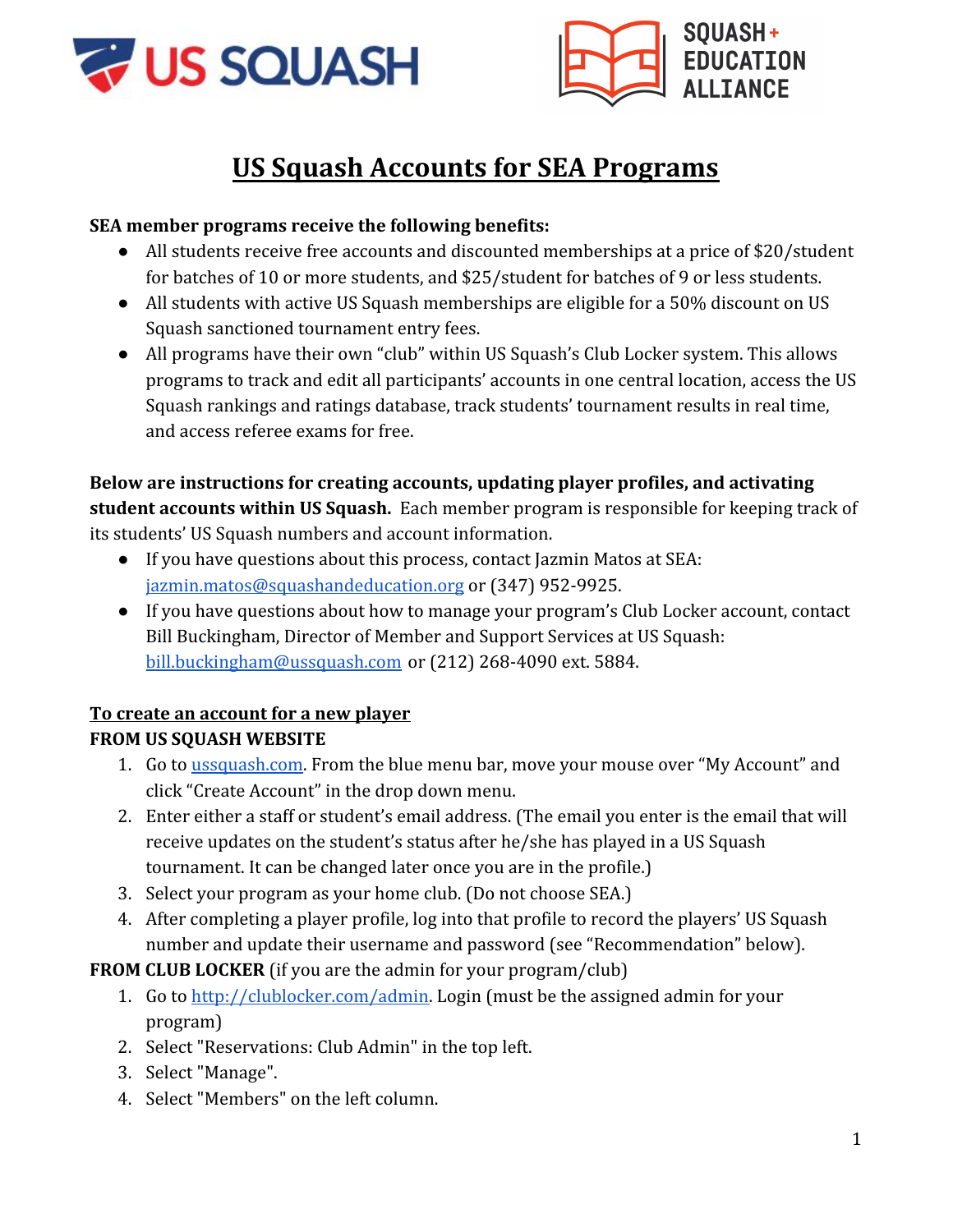



- 5. Under "Add Member," enter email, first/last name, and gender, click "Add Member".
- 6. New member will appear under "Member Management".
- 7. Select "edit" to create a username and set password (see "Recommendation" below).

#### **RECOMMENDATION**:

It can be difficult to track all your players' US Squash accounts. Experienced coaches have recommended creating your own usernames for students, a standard password, and a document to track their information. See below for details.

● Uncheck "Use my email address as my username" and create your own usernames for students. Email addresses, for both staff and students, change over time. Instead of trying to track which email address was used for which student, create a username formula that you follow for every player in your program. For example, you could use the formula of **firstname.lastname@programname.hsgradyear**. In this example,

"dora.thomas@racquetup.2023" is Dora Thomas, a student at Racquet Up who is expected to graduate high school in 2023.

- Use the same formula and same password (ex: "racquetup1") for all students so that you can easily log in to their accounts at any time to update info, register them for tournaments, check their rankings, etc.
- Keep one central document for your entire program with a list of all students and their US Squash account numbers, usernames, and passwords.

*\*\* If a player already has a US Squash account, and you would like to update their information or assign them to your club, do not create another account for them. Just add them to the spreadsheet described below and US Squash will update their information.*

#### **To Activate or Renew Membership with US Squash AND/OR to Update Profile Information**

After creating new accounts, and/or compiling your list of old accounts in Club Locker, send the full list of accounts to SEA with updated profile information. SEA will send it to US Squash for membership activation at the discounted rate.

To activate and update accounts, send Jazmin Matos at SEA

[\(jazmin.matos@squashandeducation.org\)](mailto:jazmin.matos@squashandeducation.org) a spreadsheet that looks like this with your players' information:

| <b>Club Name</b>   | <b>First</b><br><b>Name</b> | Last<br><b>Name</b> | <b>US</b><br>Squash # | Gender | Date of<br><b>Birth</b> | City    | <b>State</b> | <b>Zip Code</b> |
|--------------------|-----------------------------|---------------------|-----------------------|--------|-------------------------|---------|--------------|-----------------|
| Racquet Up Detroit | Megan                       | Johnson             | 865236                | Female | 5/8/2001                | Detroit | MI           | 48235           |
| Racquet Up Detroit | Luis                        | Rojas               | 336589                | Male   | 3/26/1999               | Detroit | MI           | 48235           |